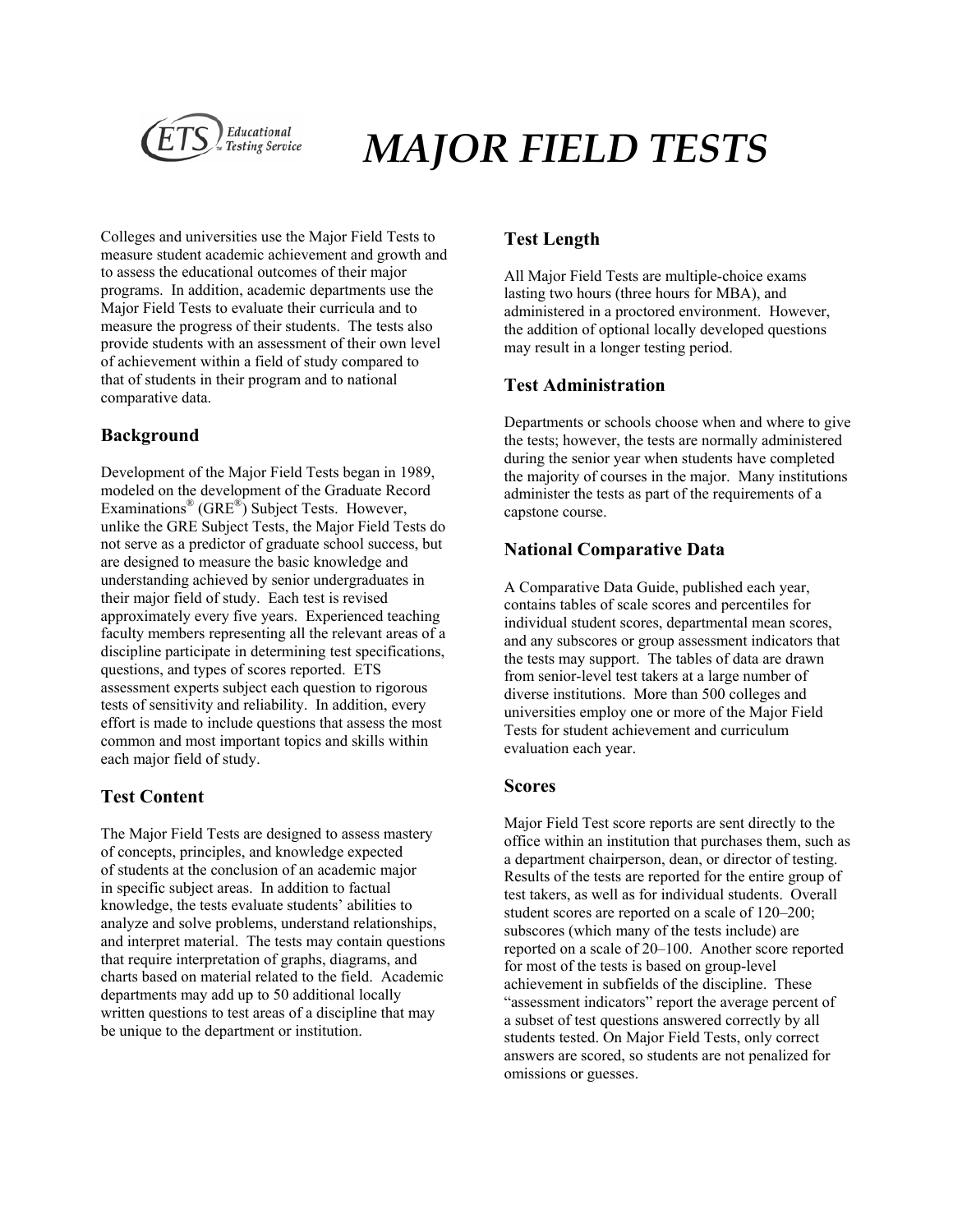# *BUSINESS(4CMF)*

(Released in August 2006)

 The Major Field Test in Business contains 120 multiple-choice items, some of which are grouped in sets and based on such materials as diagrams, charts, and tables of data. The questions are designed to measure a student's knowledge and ability to apply significant facts, concepts, theories, and analytical methods. The questions represent a wide range of difficulty, and the test attempts to cover both depth and breadth in assessing students' levels of achievement.

Following the general guidelines of business school accrediting agencies, the Business Test covers areas outlined in statements of the "Common Body of Knowledge" for undergraduate business education. The test assumes that most institutions will offer a common core that includes accounting, economics, finance, law, management, marketing and quantitative analysis. In addition, it is assumed that the common core will address important social and international considerations of modern business operations.

The Business Test is intended to:

- Measure students' academic achievement in the multidisciplinary subject matter representative of undergraduate business education
- Provide information to students regarding their level of achievement
- Provide information to faculties regarding the achievement of their students; information that can be used by the institution to assess their performance relative to their specific mission and objectives.
- Provide information to facilitate development of appropriate goals and educational programs, and to enhance the accountability of undergraduate business education.

### **Test Content**

Major areas covered by the tests are:

- I. **Accounting** (about 15 percent of the questions)
	- A. Financial accounting
		- 1. Conceptual foundations
		- 2. Income statement and Statement of Retained Earnings
		- 3. Balance sheet
		- 4. Statement of cash flows
	- B. Managerial accounting
		- 1. Cost concepts
		- 2. Product costing systems
		- 3. Activities-based costing
		- 4. Cost, volume, and profit analysis<br>5. Budgeting (except capital budgeting)
		- 5. Budgeting (except capital budgeting covered under Finance)
		- 6. Standard costing
		- 7. Nonroutine decision-making
	- C. International accounting
- II. **Economics** (about 13 percent of the questions)
	- A. Basic Economic Concepts
		- 1. Scarcity and opportunity cost
		- 2. Production possibilities frontier
		- 3. Comparative advantage and specialization
		- 4. Economic systems
	- B. Microeconomics
		- 1. Supply and demand
		- 2. Models of consumer choice
		- 3. Production and costs
		- 4. Product market structures
		- 5. Resource markets
		- 6. Market failure and the role of government
	- C. Macroeconomics
		- 1. Measurement of economic performance
		- 2. Aggregate demand and aggregate supply
		- 3. Money and the banking system
		- 4. Monetary policy and fiscal policy
		- 5. Economic growth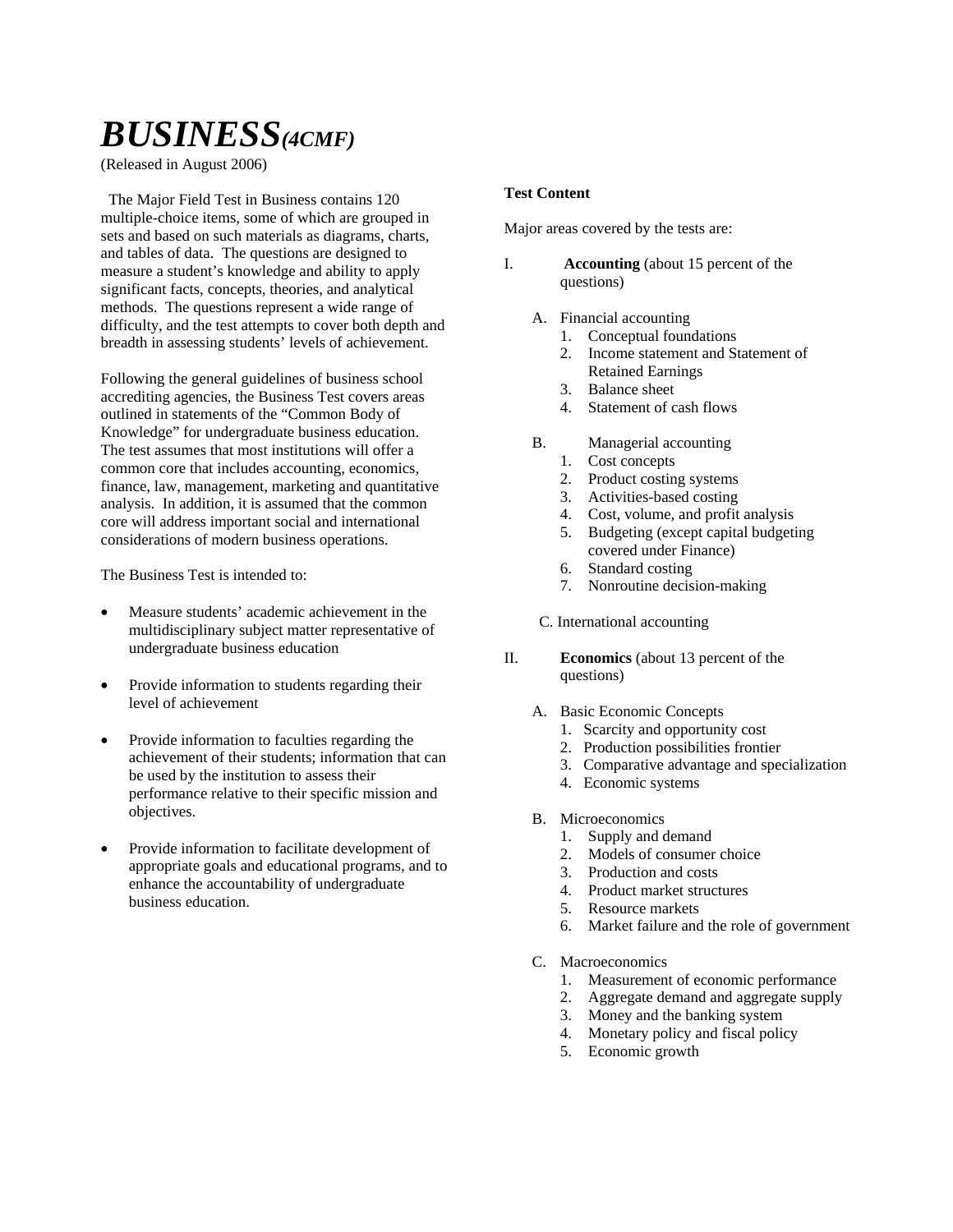- D. International economics
	- 1. International trade and policy
	- 2. Exchange rates
	- 3. Balance of payments
- III. **Management** (about 15 percent of the questions)
	- A. Management process
		- 1. History and theory
		- 2. Functions (organizing, leading, planning, and controlling)
		- 3. Group/team dynamics
		- 4. Total quality management
	- B. Organizational behavior
		- 1. Leadership and motivation
		- 2. Communication
		- 3. Managing diversity
		- 4. Human resource management
	- C. Strategy and policy
		- 1. Strategic analysis
		- 2. Policy determination
	- D. International/cross cultural management
	- E. Entrepreneurship
- IV. **Quantitative Business Analysis** (about 11 percent of the questions)
	- A. Probability and statistics
		- 1. Measure of set operations
		- 2. Conditional/joint probabilities
		- 3. Counting rules
		- 4. Measures of central tendency and dispersion
		- 5. Distributions (including normal and binomial)
		- 6. Sampling and estimation
		- 7. Hypothesis testing
		- 8. Correlation and regression
		- 9. Time-series forecasting
		- 10. Statistical concepts in quality control
	- B. Management science
		- 1. Linear programming
		- 2. Project scheduling (including PERT and CPM)
		- 3. Inventory and production planning
		- 4. Managing continuous improvement
- 5. Special topics (including queuing theory, simulation, and decision analysis)
- **V. Information Systems** (about 10 percent of the questions)
	- A. Information Systems in Business and Society
		- 1. Information management in a global society
		- 2. Security, Privacy, and Ethical Issues
	- B. Information Technology Concepts
		- 1. Hardware Technology
		- 2. Software Technology
		- 3. Database Management Systems
		- 4. Network and Internet Technology
	- C. Business Information Systems
		- 1. Automation and Support Systems
		- 2. Transaction Processing Systems
		- 3. Management Information Systems
		- 4. Decision Support and Expert Systems
		- 5. Strategic Information Systems
	- D. Systems Development
		- 1. Systems Investigation and Analysis
		- 2. Systems Planning Development and Implementation
- VI. **Finance** (about 13 percent of the questions)
	- A. Corporate Finance
		- 1. Time value of money
		- 2. Capital budgeting
		- 3. Working capital management
		- 4. Finanacial statement analysis
		- 5. Cost of capital and capital structure
	- B. Investments
		- 1. Risk and Returns
		- 2. Valuation of securities
		- 3. Financial markets and environments
	- C. International Finance
- VII. **Marketing** (about 13 percent of the questions)
	- A. Identifying attractive markets
		- 1. Strategic marketing planning
		- 2. Scanning marketing environment
		- 3. Marketing research and information technology tools
		- 4. Consumer and organizational buyer behavior